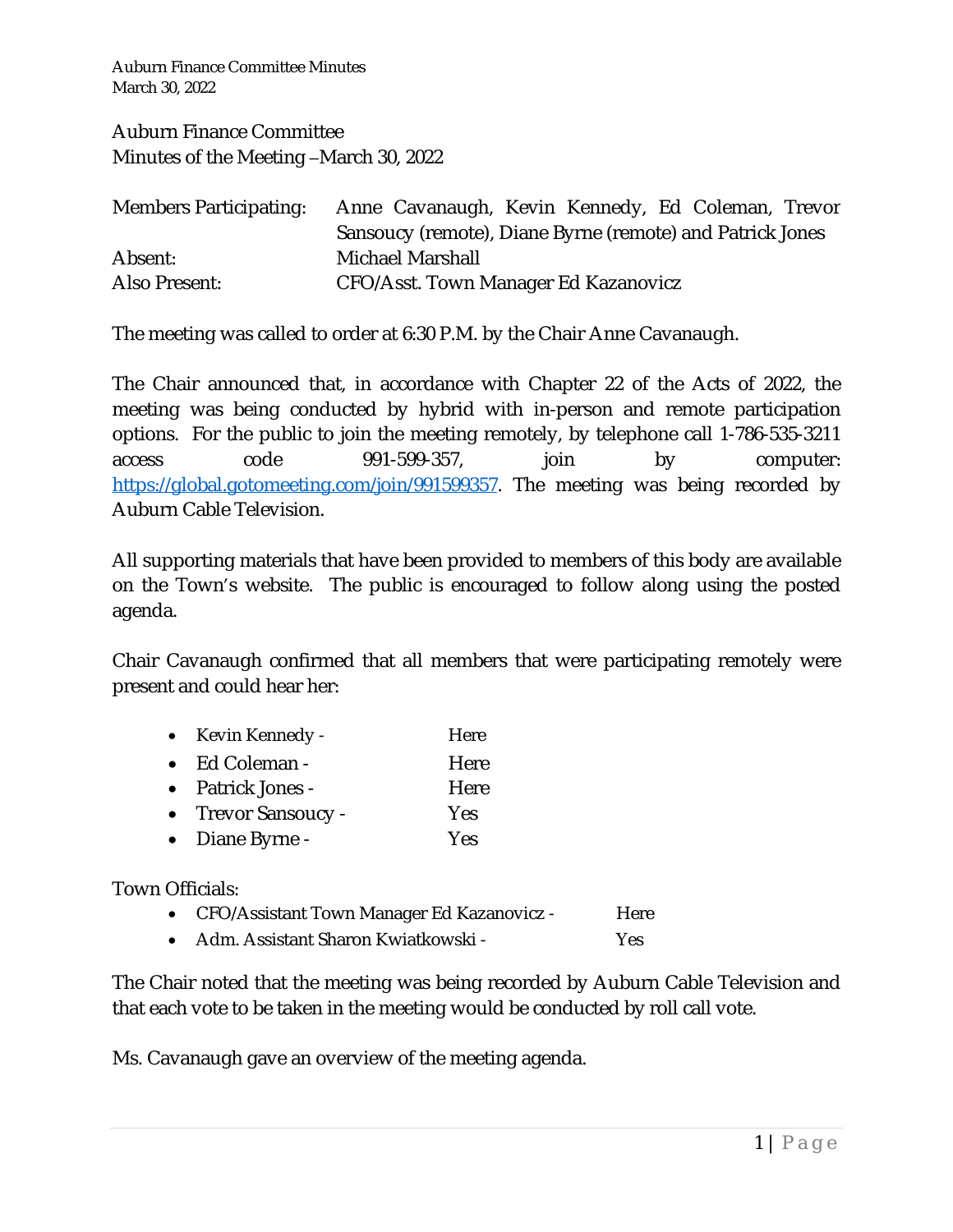The Committee reviewed the following budgets:

Department of Public Services Library

Director Jean Collins was present and gave an overview of the budget for FY2023. She provided an update on the Library Addition/Pedestrian Bridge Project.

The Finance Committee voted to recommend approval of a total budget appropriation of \$671,268.00, as presented in the recommendation of the Town Manager (Motion made by Mr. Kennedy; motion seconded by Mr. Coleman) roll call vote: Mr. Kennedy, Yes; Mr. Coleman, Yes; Mr. Jones, Yes; Ms. Byrne, Yes; Mr. Sansoucy, Yes; Ms. Cavanaugh, Yes – passed 6 to 0.

The Committee reviewed the CIP for the Auburn Public Library.

# Department of Public Services Senior Center/Elder Affairs

Executive Director Jean Boulette was present on behalf of the budget. She gave an overview of the requests for FY2023.

The Finance Committee voted to recommend approval of a total budget appropriation of \$172,343.00, as presented in the recommendation of the Town Manager (Motion made by Mr. Kennedy; motion seconded by Mr. Coleman) roll call vote: Mr. Kennedy, Yes; Mr. Coleman, Yes; Mr. Jones, Yes; Ms. Byrne, Yes; Mr. Sansoucy, Yes; Ms. Cavanaugh, Yes – passed 6 to 0.

There were no capital requests for the Senior Center/Elder Affairs for FY2023.

# Department of Public Services Veterans Services

CFO/Asst. Town Manager Ed Kazanovicz discussed the proposed budget for the Veterans Services Division.

The Finance Committee voted to recommend approval of a total budget appropriation of \$112,565.00, as presented in the recommendation of the Town Manager (Motion made by Mr. Kennedy; motion seconded by Mr. Coleman) roll call vote: Mr. Kennedy, Yes; Mr. Coleman, Yes; Mr. Jones, Yes; Ms. Byrne, Yes; Mr. Sansoucy, Yes; Ms. Cavanaugh, Yes – passed 6 to 0.

### Department of Public Services Cable and Community Television

Supervisor Christopher Hugo was present and gave an overview of the budget requests for FY2023.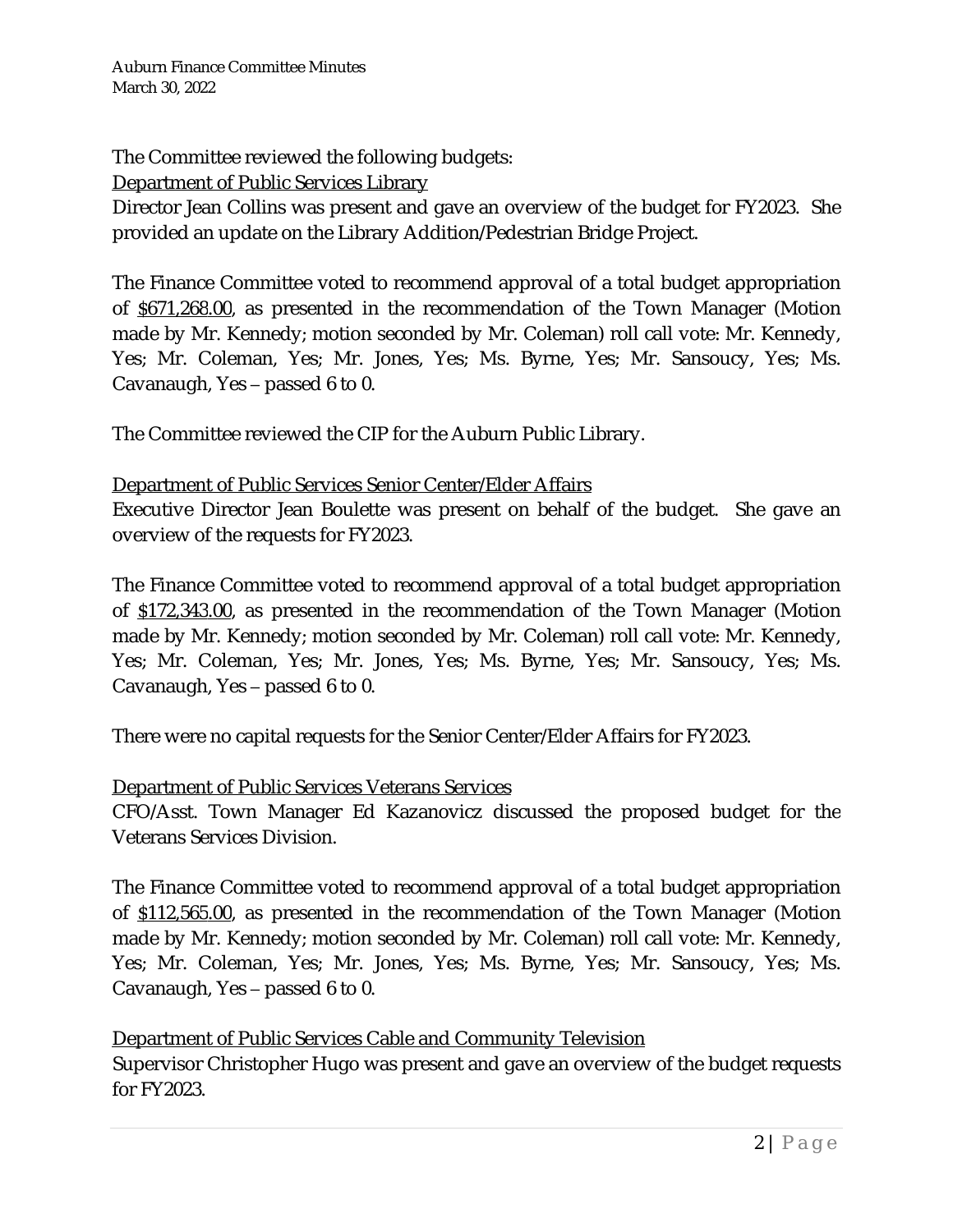The Finance Committee voted to recommend approval of a total budget appropriation of \$197,608.00, as presented in the recommendation of the Town Manager (Motion made by Mr. Kennedy; motion seconded by Mr. Coleman) roll call vote: Mr. Kennedy, Yes; Mr. Coleman, Yes; Mr. Jones, Yes; Ms. Byrne, Yes; Mr. Sansoucy, Yes; Ms. Cavanaugh, Yes – passed 6 to 0.

The Finance Committee reviewed and discussed with Mr. Hugo the CIP requests for the Division of Cable and Community Television.

Department of Development and Inspectional Services (DDIS) Director Darlene Coyle was present and gave an overview of the budget requests for FY2023.

|           |                                  | Town Manager's Recommendation |
|-----------|----------------------------------|-------------------------------|
|           | • Public Health Division -       | \$301,128.00                  |
|           | • Planning Division -            | \$93,918.00                   |
|           | • Economic Development -         | \$60,172.00                   |
|           | • Building Division -            | \$202,358.00                  |
| $\bullet$ | <b>Conservation Commission -</b> | \$15,676.00                   |
|           | • Animal Control Unit -          | \$80,907.00                   |
|           | <b>Total DDIS</b>                | \$754,159.00                  |

The Finance Committee voted to recommend approval of a total budget appropriation of \$754,159.00 for the Department of Development and Inspectional Services, as presented in the recommendation of Town Manager for FY2023 (Motion made by Mr. Kennedy; motions seconded by Mr. Coleman) roll call vote: Mr. Kennedy, Yes; Mr. Coleman, Yes; Mr. Jones, Yes; Ms. Byrne, Yes; Mr. Sansoucy, Yes; Ms. Cavanaugh, Yes) passed 6 to 0.

# #01176 Zoning Board of Appeals

The Finance Committee voted to recommend approval of a total budget appropriation of \$14,851.00, as presented in the recommendation of the Town Manager (Motion made by Mr. Kennedy; motion seconded by Mr. Coleman) roll call vote: Mr. Kennedy, Yes; Mr. Coleman, Yes; Mr. Jones, Yes; Ms. Byrne, Yes; Mr. Sansoucy, Yes; Ms. Cavanaugh, Yes – passed 6 to 0.

The Finance Committee discussed with the Director the CIP requests for DDIS vehicles.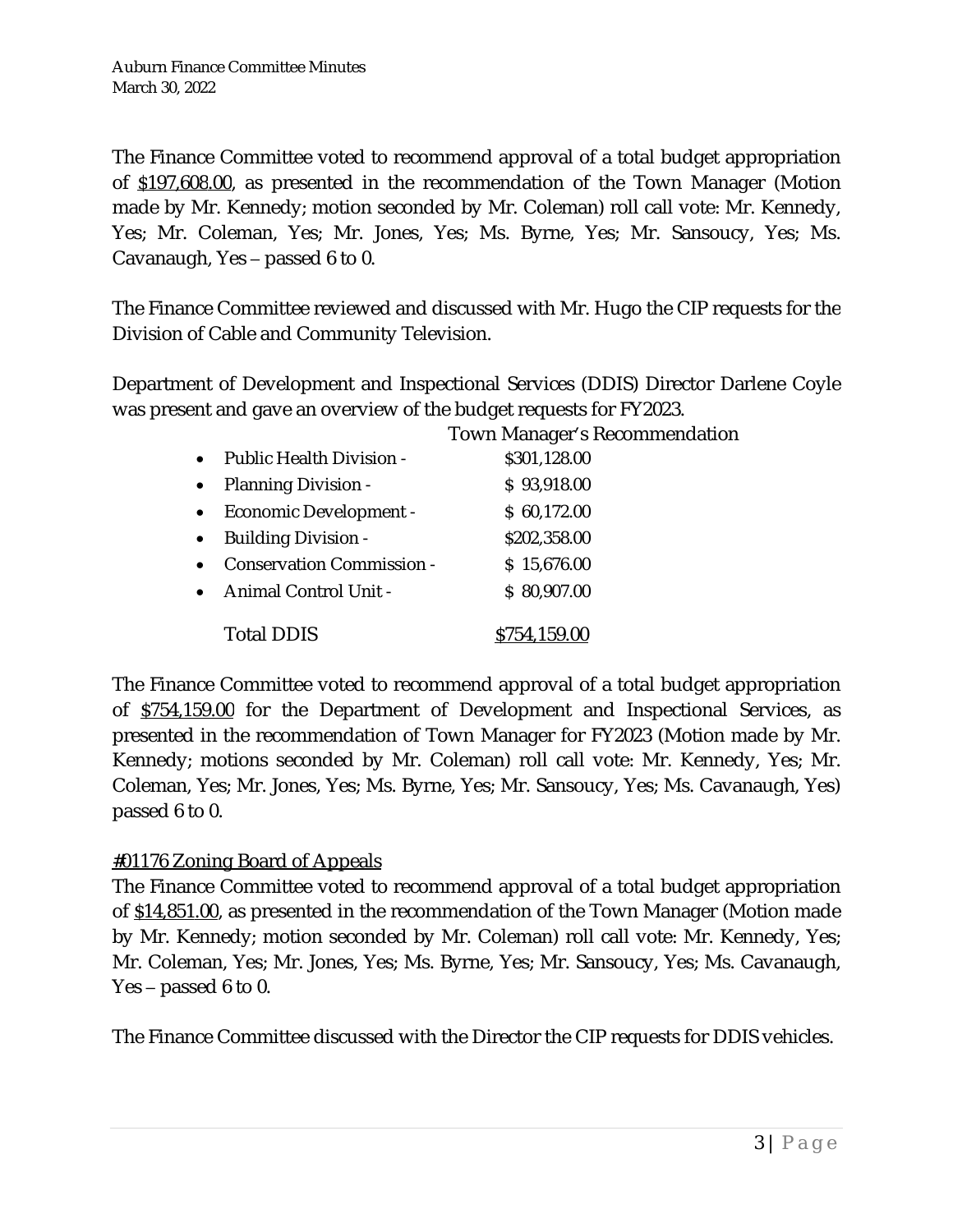### #01433 Solid Waste

Darlene Coyle advised that the Town was in the second year of the current contract with Casella Waste Systems. The Select Board had voted to approve fee increases and there is uncertainty due to the increased costs for diesel fuel.

The Finance Committee voted to recommend approval of a total budget appropriation of \$1,287,305.00, as presented in the recommendation of the Town Manager (Motion made by Mr. Kennedy; motion seconded by Mr. Coleman) roll call vote: Mr. Kennedy, Yes; Mr. Coleman, Yes; Mr. Jones, Yes; Ms. Byrne, Yes; Mr. Sansoucy, Yes; Ms. Cavanaugh, Yes – passed 6 to 0.

### #01132 Reserve Fund

Ed Kazanovicz explained the increase in the Salary and Wage Account due to ongoing collective bargaining with the Town's 10 unions.

The Finance Committee voted to recommend approval of a total budget appropriation of \$670,000.00, as presented in the recommendation of the Town Manager (Motion made by Mr. Kennedy; motion seconded by Mr. Coleman) roll call vote: Mr. Kennedy, Yes; Mr. Coleman, Yes; Mr. Jones, Yes; Ms. Byrne, Yes; Mr. Sansoucy, Yes; Ms. Cavanaugh, Yes – passed 6 to 0.

# #303 Norfolk Agricultural

The Finance Committee voted to recommend approval of a total budget appropriation of \$45,512.00, as presented in the recommendation of the Town Manager (Motion made by Mr. Kennedy; motion seconded by Mr. Coleman) roll call vote: Mr. Kennedy, Yes; Mr. Coleman, Yes; Mr. Jones, Yes; Ms. Byrne, Yes; Mr. Sansoucy, Yes; Ms. Cavanaugh, Yes – passed 6 to 0.

### #01192 Town Hall

The Finance Committee voted to recommend approval of a total budget appropriation of \$52,500.00, as presented in the recommendation of the Town Manager (Motion made by Mr. Kennedy; motion seconded by Mr. Coleman) roll call vote: Mr. Kennedy, Yes; Mr. Coleman, Yes; Mr. Jones, Yes; Ms. Byrne, Yes; Ms. Cavanaugh, Yes – passed 5 to 0.

### #01199 General Services

The Finance Committee voted to recommend approval of a total budget appropriation of \$1,544,908.00, as presented in the recommendation of the Town Manager (Motion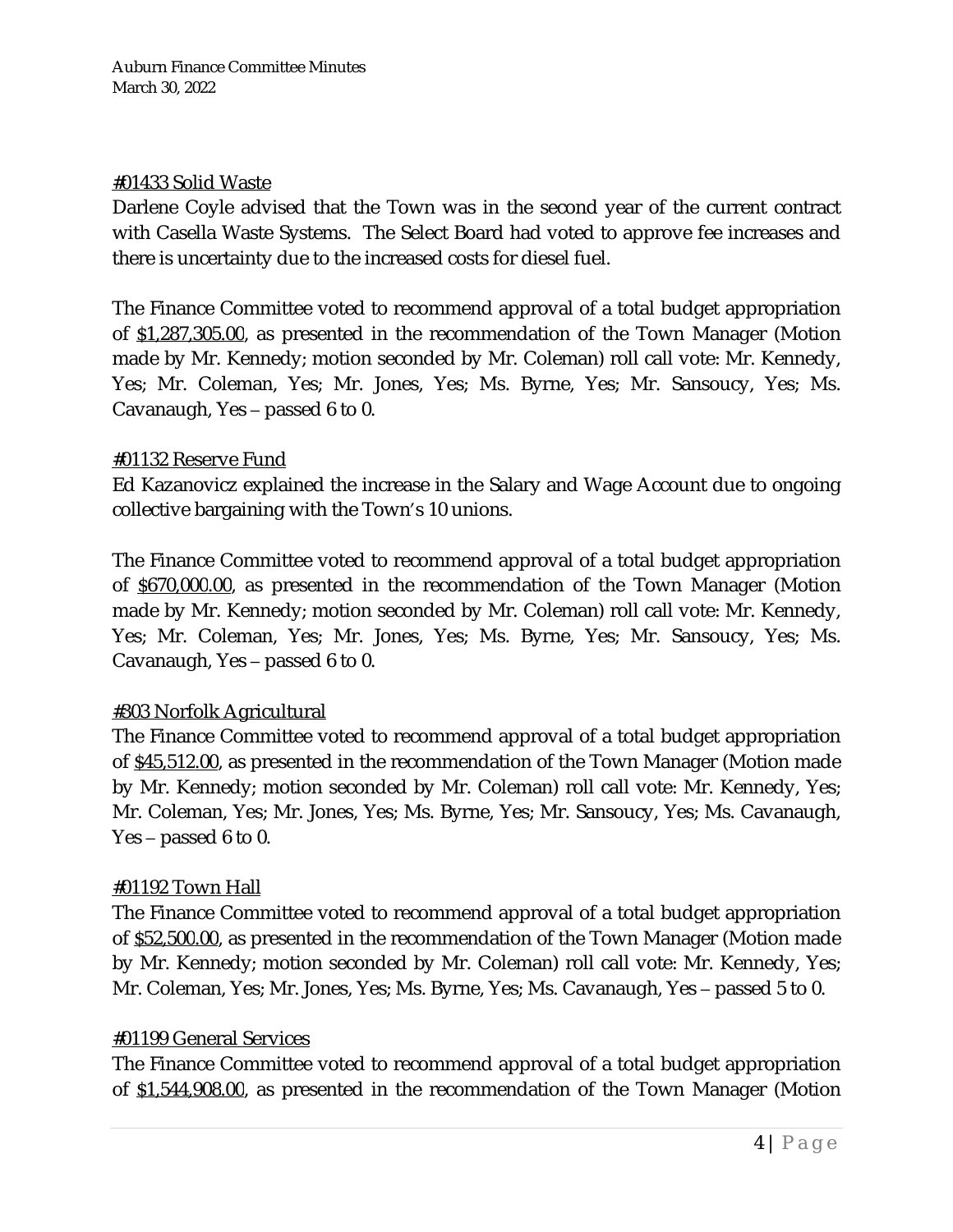made by Mr. Kennedy; motion seconded by Mr. Coleman) roll call vote: Mr. Kennedy, Yes; Mr. Coleman, Yes; Mr. Jones, Yes; Ms. Byrne, Yes; Ms. Cavanaugh, Yes – passed 5 to 0.

The Finance Committee voted to recommend approval of a total appropriation for the Capital Improvements Budget for FY2023 as follows:

- S 315,000.00 Sewer Capital to be funded through Retained Earnings
- \$ 20,000.00 Cable Access Capital (Retained Earnings)
- \$ 1,453,540.00 Lease obligations to be funded through tax levy Appropriation
- \$ 300,000.00 Lease obligations funded by ambulance proceeds
- \$ 30,000.00 Amount funded through CIP Trust
- \$ 0 Stabilization
- S 17,929.00 Dog License Fees
- \$ 700,000.00 Amount Funded through Bond Proceeds
- \$ 0 Pakachoag Retained Earnings

Total Appropriation for FY2023 - \$2,836,469.00 as presented by the Chief Financial Officer (Motion made by Mr. Jones; motion seconded by Mr. Coleman) roll call vote: Mr. Kennedy, Yes; Mr. Coleman, Yes; Mr. Jones, Yes; Ms. Byrne, Yes; Ms. Cavanaugh, Yes – passed 5 to 0.

The Finance Committee voted to begin the next meeting on Wednesday April 6, 2022 at 5:30 P.M. (Motion made by Mr. Kennedy; motion seconded by Mr. Coleman) roll call vote: Mr. Kennedy, Yes; Mr. Coleman, Yes; Mr. Jones, Yes; Ms. Byrne, Yes; Ms. Cavanaugh, Yes – passed 5 to 0.

At 8:18 P.M. the Finance Committee voted to adjourn the meeting (Motion made by Mr. Kennedy; motion seconded by Mr. Coleman) roll call vote: Mr. Kennedy, Yes; Mr. Coleman, Yes; Mr. Jones, Yes; Ms. Byrne, Yes; Ms. Cavanaugh, Yes – passed 5 to 0.

Submitted: Sharon A. Kwiatkowski Adm. Assistant to Town Manager